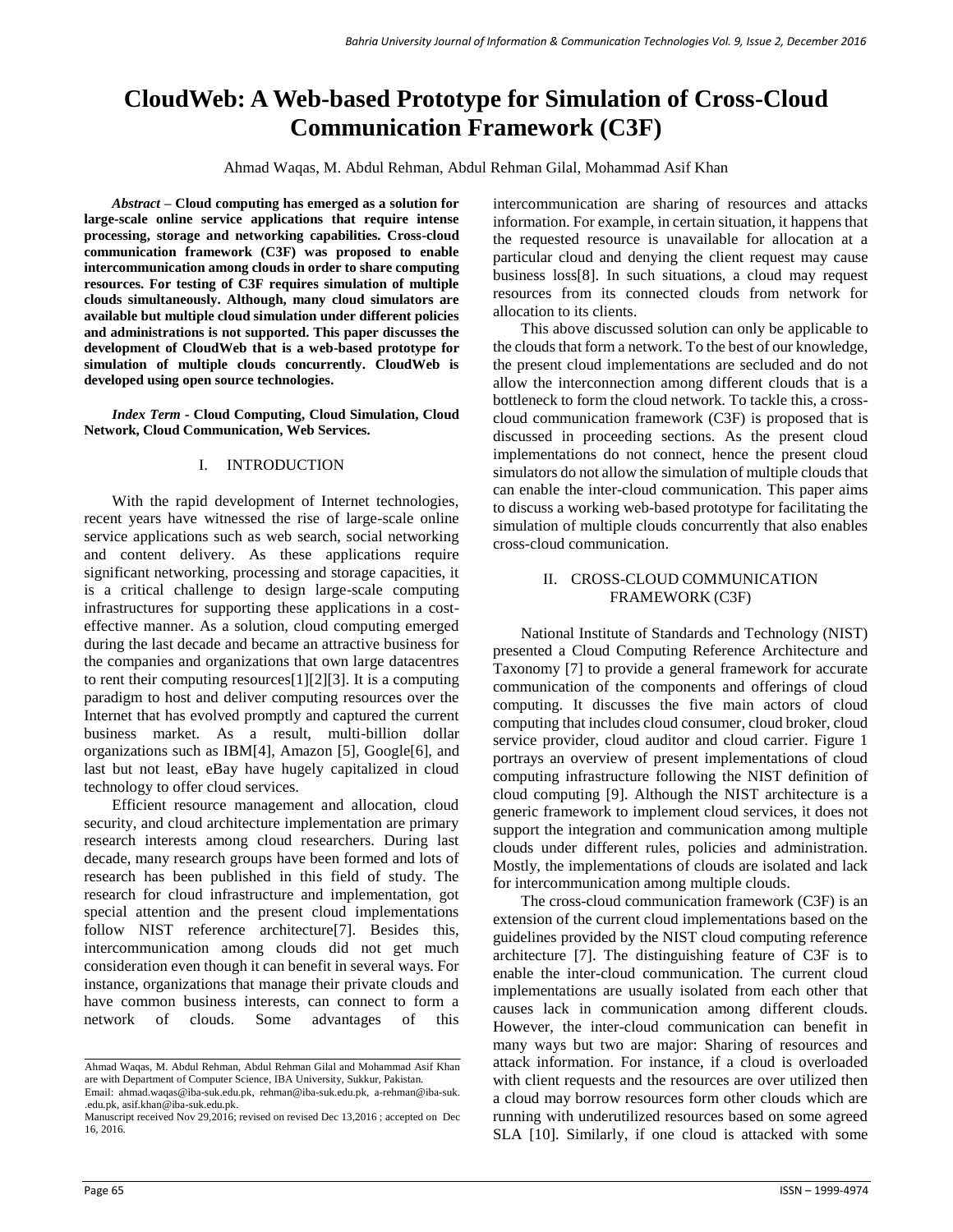

Fig. 1 Present Cloud Implementations

security breach to mutilation of the cloud resources, then there are likely chances that the other cloud may also confront the same attack[11]. Thus, the cloud can secure itself if it has the information of attacking entity well in-time [12]. For that, inter-cloud communication can help to share information of attacks among clouds to protect them from the same attacks with well in-time information.

To accomplish the intercommunication between clouds with different rules, policies and administration, C3F incorporate a component named "Inter-Cloud Communication Manager" in the cloud architecture as exhibited in Figure 2. The Cloud Service Manager (CSM) is one of the important fault tolerant, distributed architectural component and a single point of entry that plays the role of a bridge between client and the services. A client may request for the utilization of some service directly to CSM or via a cloud broker. The CSM is responsible to entertain all the requests from clients and brokers. The situation may arise that the requested resource is not available at that point in time, then CSM will coordinate with the Inter-Cloud Communication Manager (ICM) for borrowing the resource from connected clouds. Similarly, CSM is responsible to coordinate with ICM for lending the resources to the connected clouds. The Inter-Cloud Communication Manager (ICM) enables the connection between clouds having different rules, policies and administration. It facilitates the cross-cloud communication for benefiting with sharing of resources and attacks information. The cloud manager of different clouds can be connected together to form a network of clouds as illustrated in Figure 2. The ICM of all four clouds are connected and the communication between these clouds can be performed. The ICM is responsible to maintain the Key Table that contains the information of connected clouds. ICM is also responsible to coordinate with CSM to

maintain the log file for all the external events concerned with cloud environment.

# III. RELATED WORK

Cloud simulators play an important role and facilitate researchers for rapid evaluation of the efficiency, performance, and reliability of new algorithms on large heterogeneous cloud infrastructures. Some cloud simulators are commercial and some are open source, for example, CloudSim [13], CloudAnalyst [14], GreenCloud [15], iCanCloud [16], MDCSim [17], DCSim [18], EMUSIM [19] and D-Cloud [20]. However, these simulators emphasis on the simulation of specific cloud computing components. As an example, some targets the simulation of large-scale datacentres [13], other simulates the cloud applications and analyse their behaviour [14], and few focuses on the workload distribution, and fault tolerance analysis [15]. To the best of our knowledge, no simulator facilitates with simulation of multiple clouds simultaneously. For implementing and testing the above discussed C3F and experimentations, multiple clouds need to be available at the same time in order to perform communication among clouds. Such a simulation technique for multiple cloud simulation is presented in [21].

# IV. WEB-BASED PROTOTYPE AND SIMULATION OF C3F

The main objectives of C3F are resource sharing and disseminating attacks' information among clouds. Developing a complete cloud on virtual machine is expensive in terms of higher cost and time. Therefore, a prototype is developed for testing and validation of C3F as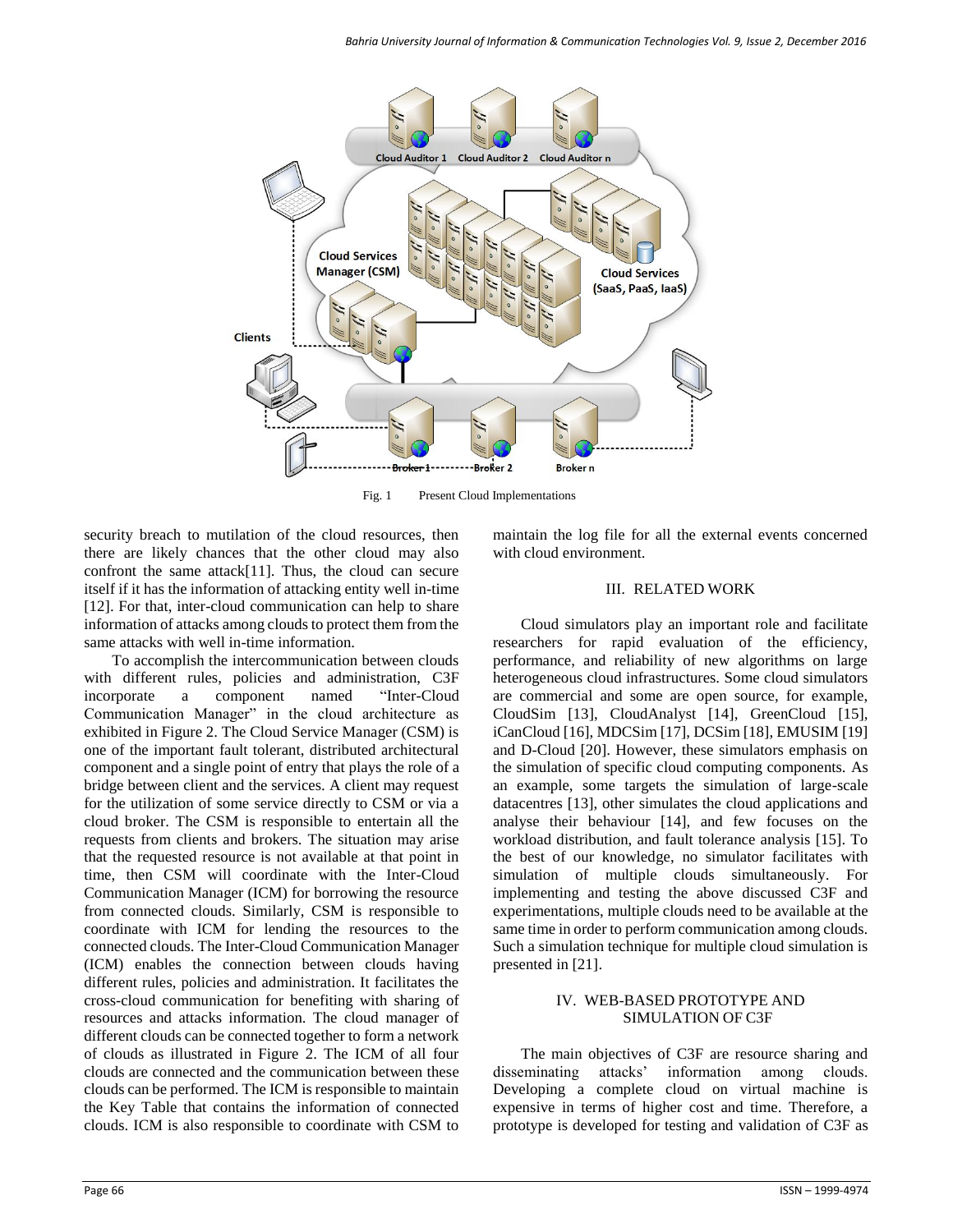

Fig. 2 Cross-Cloud Communication Framework [10]

practiced by other cloud researchers [22]. The development of web based prototype was logically divided into two phases: algorithmic design and implementation. In algorithmic design, the low-level description technique is used to define the algorithms of the prototype. Implementation of these algorithms are conducted by using open-source technologies.

For that purpose, Apache version 2.2.29 was used as a webserver, Hypertext Pre-processor (PHP) language as a server-scripting language, Java scripting language for client side scripting, and MySQL was used as relational database management system (RDBMS). [Fig. 3](#page-2-0) illustrates the phases of the prototype. In C3F, three basic actors are involved: Client, CSM, and ICM. Both, CSM and ICM, actors were setup on different servers. Four different clouds, each of them was with one CSM and ICM, were developed and setup separately. All of these clouds were programmed to allow inter-communication between each other to share resources and attack information as shown in Figure 4.

There are three main components of the prototype: interface, communication, and database. The following sections discuss the components in detail.



<span id="page-2-0"></span>Fig. 3 Development Phases for Web-based Prototype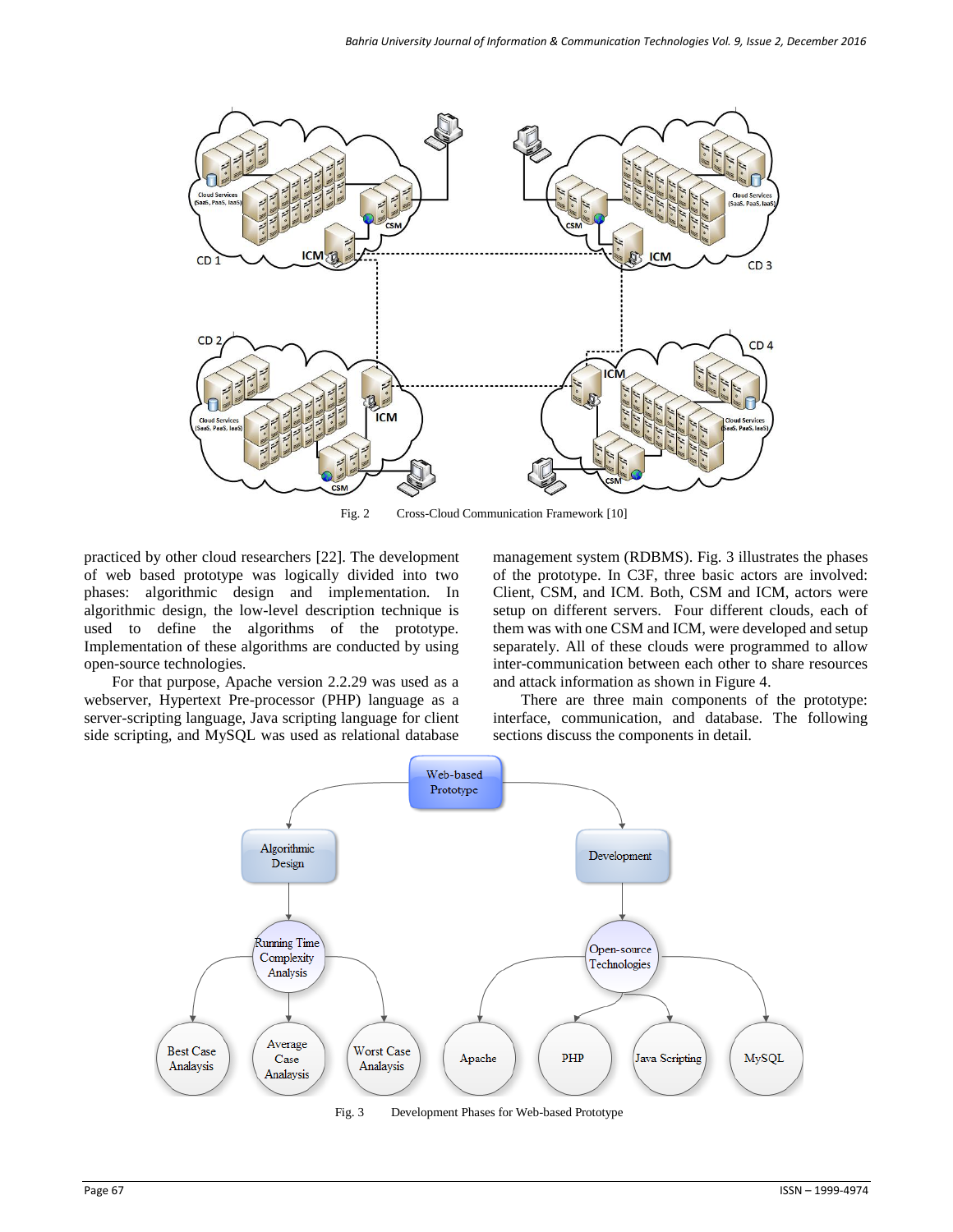

Fig. 4 Experimental Cloud Setup

## *A. User Interface*

The development of the prototype was divided based on the actors of the C3F. Technically, this prototype has provided interaction interface to client users only. The cloud manager and the cloud service manager contained only automated activities, therefore, no physical interface was designed for them.

The interface enabled the client to perform certain activities: login, signup, request and terminate services, and payment as illustrated in Figure 5. For testing purpose, in this prototype, only basic information was received from client

| Table I. | Signup activities |
|----------|-------------------|
|          |                   |

| <b>Activity</b>                         | <b>Description</b>                                                                  |
|-----------------------------------------|-------------------------------------------------------------------------------------|
| Receive<br><b>Biographic</b><br>details | Name, Email, passwords,<br>etc.                                                     |
| SLA.                                    | Acquire digital signatures<br>from user for SLA terms<br>and conditions.            |
| Select<br>Services                      | Choosing services<br>for<br>future use based on agreed<br>prices and usage details. |

for login: email and password. Moreover, resource request is totally dependent on the signup form in which client is asked to agree the SLA and select the resources for future use. Therefore, the signup activity was also divided into three sub-activities as described in Table 1.

Finally, the termination activity was considered to be developed to show the overall usages of the resources by client. Therefore, the termination activity was coded to calculate the overall charges to be paid, and history of the payments.



Fig. 5 Cloud Client User Interface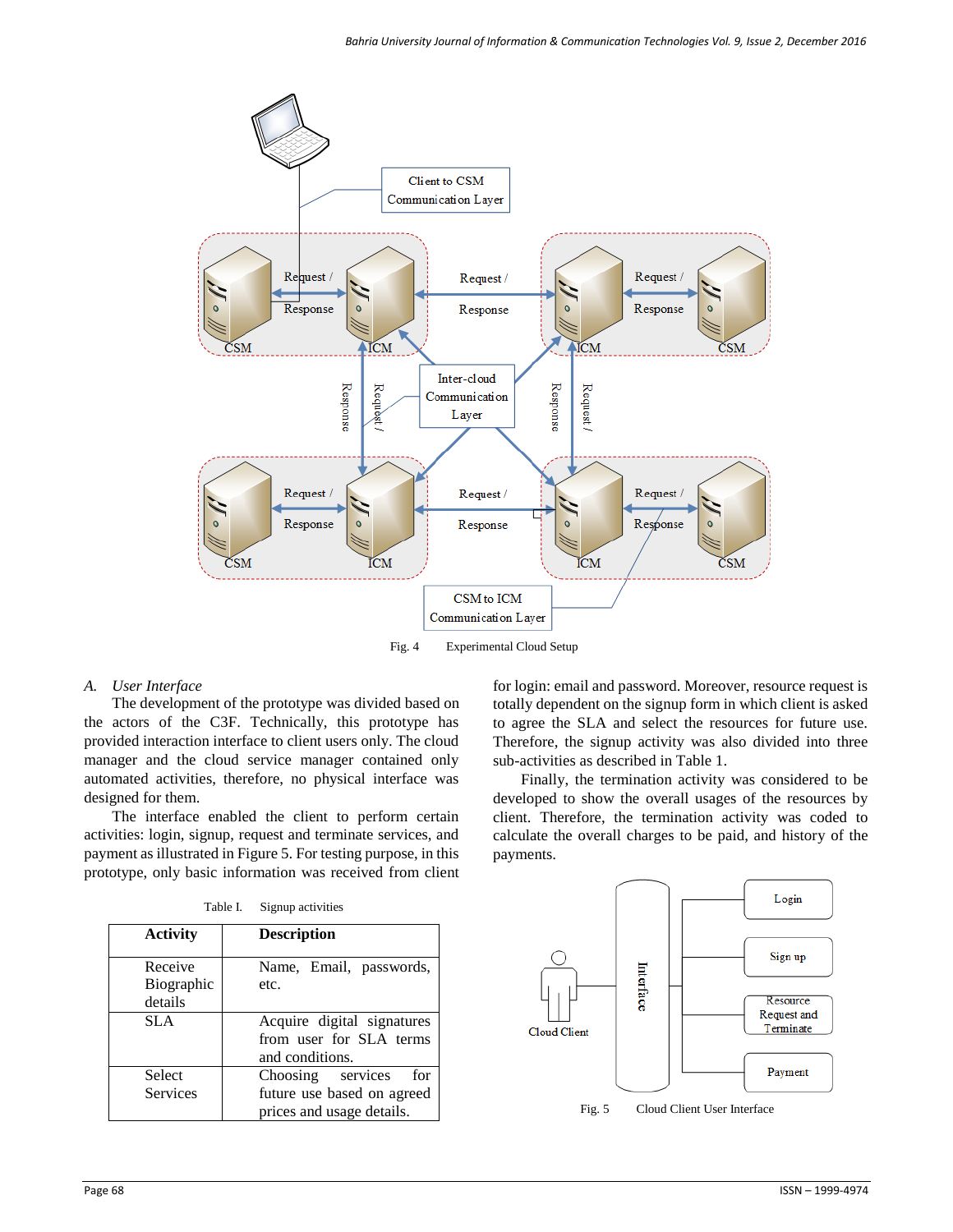### *B. Communication*

The term communication here refers to the systematic processes of sharing resources and attacks information. Basically, this prototype established two-way communication among Client to CSM, CSM to ICM, and ICM to ICM. It should be noted that client can never communicate with ICM directly. It should also be kept into account that all communications can never be done without login acceptance. Hence, the following sections discuss the communication activities without mentioning the login and signup activities.

# *C. Client to CSM*

A client has to request to CSM in order to use resources from cloud. On the other hand, CSM is also supposed to either provide requested services or terminate the services based on the actions. Therefore, this section of development has implemented activities listed as in Table 2.

Resource request and response are always considered basic activities of the clouds. But, in C3F, "Block client" is one of the main activities of CSM. It generally triggers on two situations, either CSM finds a client guilty or CSM is notified by interconnected ICM.

# *D. CSM to ICM*

A request from client always forwarded to ICM if the requested resource is currently not available at CSM. On the other situation, ICM can also communicate to its CSM if the ICM has received a resource request from connected clouds. It is because the communication is bi-directional. Therefore, CSM and ICM both can request and response each other. Basically, implementation of this layer was conducted by following the algorithms of resource sharing and attacks information dissemination. The main activities that were developed to be performed on this layer are discussed in Table 3.

The activities mentioned above were coded independently with involvement of servers (CSM and ICM) by using session methods (especially curl\_setopt() in PHP) because each activity needs some responses for further actions. For instance, "Request to borrow resource" is generated at CSM to ICM, and client is kept on hold until the ICM responds to CSM after receiving resources from cloud network. By this way, each server maintains their own security levels and processes.

# *E. ICM to ICM*

A layer of communication between ICM to ICM can only occur when, either, ICM has received request from its CSM to look for a resource from connected clouds (from key table) or during attack information sharing. This layer is basically a bridge to create interconnection between different clouds. Generally, the similar standards of development were followed as at CSM to ICM communication layer. In this study, ICM is also considered as an independent server same like CSM.

At this communication layer, both ICMs have got the same rights of communication as the communication layer establishment is solely based on the SLA. Therefore,

defining one-way communication in this section can make sense of another way communication at the same time. For example, if ICM of cloud 1 shares attacks information to interconnected clouds and, it shows, ICM of cloud 2 can also share attacks information to it. Table 4 discusses the activities developed for ICM to ICM communication layer.

It should be noted here that for efficient network traffic management the "response for resource" activity is obliged only if the CSM indicates the availability.

Table II. Client to CSM Activities

| <b>Activity</b>                  | Actor      | <b>Description</b>                                                                    |
|----------------------------------|------------|---------------------------------------------------------------------------------------|
| Request<br>Resource              | Client     | Client can request any agreed<br>resource from CSM.                                   |
| Request<br>Terminate<br>Resource | Client     | Client can request for service<br>termination from CSM.                               |
| Payment                          | Client     | Client can request or receive the<br>payment invoice and payment<br>history from CSM. |
| Response<br>Resource             | <b>CSM</b> | CSM can allocate the resource<br>based on availability and SLA.                       |
| Terminate the<br>Resource        | <b>CSM</b> | CSM can make termination of<br>use based on client request                            |
| Response<br>Payment              | <b>CSM</b> | CSM can make payment invoice                                                          |
| <b>Block Client</b>              | CSM        | CSM can block the client if<br>found vulnerable                                       |

## *F. Database*

It was important to record all activities performed by any of the actors, either by client or automated machines (CSM and ICM). In this study, different actors were implemented on different servers. For example, all four ICMs were implemented and setup on different machines. Meanwhile, activities related to Clients and CSM, and for one cloud were coded on one machine. For this prototype, one cloud possesses two databases, independently, in which one is for Client and CSM and another for ICM.

Database for client and CSM was created to store data for three main purposes: Client information, CSM activities, and record history. The client information space was occupied to store basic information of client such as names, emails, contact numbers, and payment details. Whereas, CSM activity space was kept to store information related with client's SLA, resource details (i.e., availability or engaged by which client), payment management, and vulnerable or blocking information. Lastly, each activity performed, by any actor on server was carefully stored into log file to monitor the history.

ICM database was also created with three logical pairs: CSM activities, ICM activities, and record history. Basically, CSM activity space was divided to store details of communication between ICM and CSM. For this purpose, resource request and response details can be stored in that space. In the same way, ICM activity space was separated to store information regarding interconnected clouds and SLAs between clouds. For instance, interconnected clouds details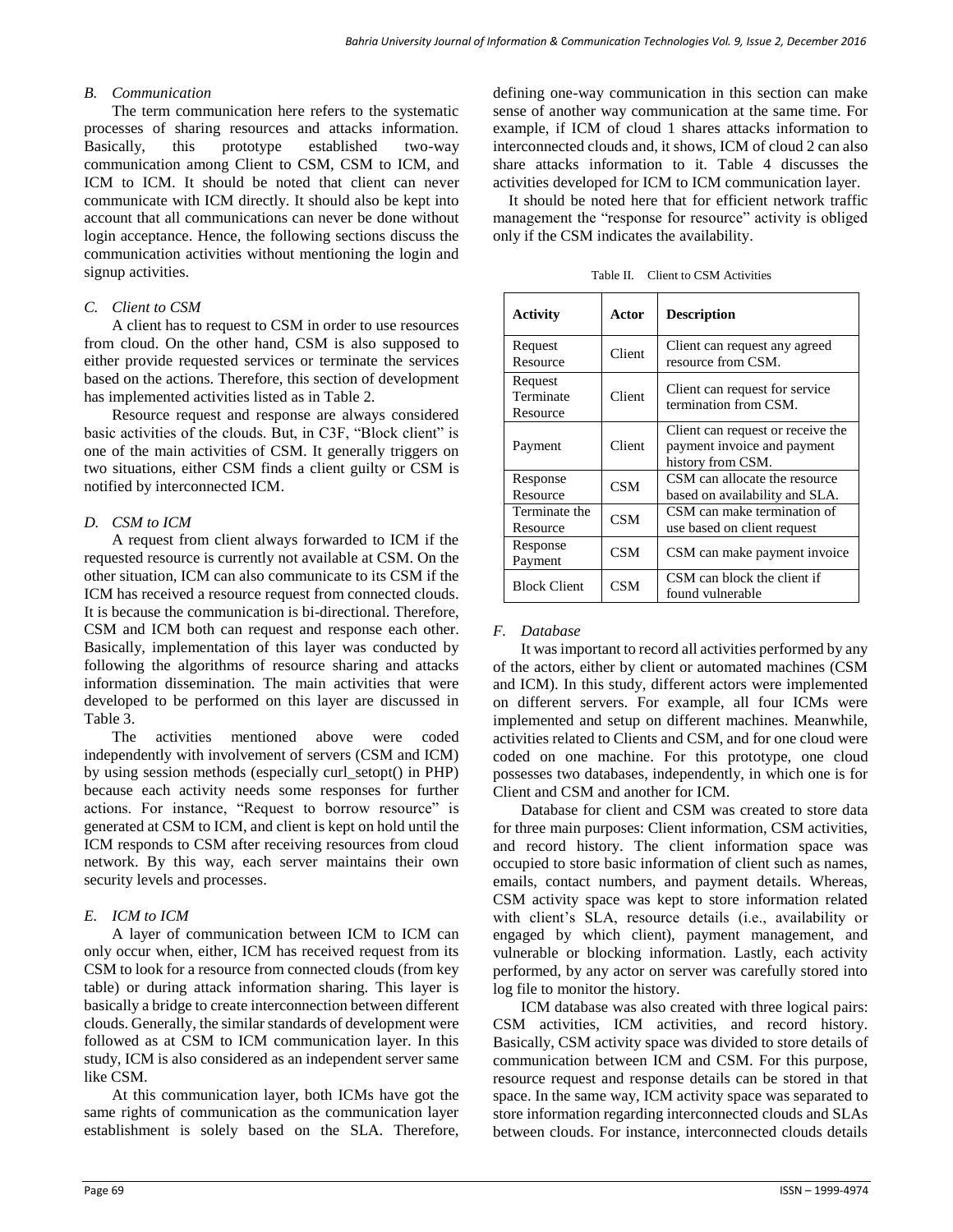are stored in Key Table to manage inter-cloud communication. Finally, all activities between CSM to ICM and ICM to ICM were monitored into log files.

| Table III. CSM to ICM Activities |  |  |
|----------------------------------|--|--|
|                                  |  |  |

| <b>Activity</b>                           | <b>Actor</b> | <b>Description</b>                                                                                                                           |
|-------------------------------------------|--------------|----------------------------------------------------------------------------------------------------------------------------------------------|
| Request to<br>borrow<br>resource          | <b>CSM</b>   | CSM can request to its ICM if the<br>resource is currently not available to<br>allocate to a client                                          |
| Terminate<br>borrow<br>Resource           | <b>CSM</b>   | CSM can terminate the borrowed<br>request at any time requested by<br>client.                                                                |
| Calculate<br>the Payment                  | <b>CSM</b>   | CSM is responsible to calculate the<br>summary and history of payment at<br>its end based on SLA.                                            |
| Forward<br>vulnerability<br>information   | <b>CSM</b>   | CSM immediately forwards<br>the<br>vulnerable activity performed by any<br>entity to its ICM to disseminate to<br>connected clouds.          |
| Response<br>resource<br>availability      | CSM          | If CSM is requested by ICM to<br>provide a resource for connected<br>cloud then CSM can allocate or deny<br>based on availability.           |
| Response<br>horrow<br>resource<br>request | <b>ICM</b>   | ICM responds to CSM upon<br>receiving or rejection of requested<br>from<br>interconnected<br>resource<br>clouds.                             |
| Request to<br>lend a<br>resource          | <b>ICM</b>   | ICM can forward lend request to its<br>CSM in order to facilitate resource to<br>cloud<br>(based<br>borrower<br>$_{\rm on}$<br>availability) |
| Vulnerable<br>entity<br>Information       | ICM          | On receiving, ICM immediately<br>vulnerable<br>notifies<br>the<br>entity<br>information to CSM for<br>further<br>actions.                    |

#### V. RESULTS AND DISCUSSION

The C3F was simulated using the CloudWeb considering the simulation conditions discussed in previous section. Four clouds were designed and networked for the sharing of resources and attacks information. These clouds were enabled with ICM to facilitate the cross-cloud communication and were closely observed.

For the resource sharing processes, the performance of CloudWeb was observed based on success rate and allocation time. The success rate generally refers to the successful allocation of requested resource when it is available either from local cloud or foreign cloud, but more specifically, after borrowing the resource from cloud network. Whereas, Resource allocation time measures the time taken to deliver a resource after the request is received. The resource allocation time is computed in microseconds and the total performance cost  $T_c$  of requested resources allocation is computed by the following equation.

$$
T_c = \sum_{i=1}^n (\tau \times \psi) + \sum_{j=1}^m (\tau \times \phi)
$$

Where,

 $n =$ The number of requests with successful allocation

- $m =$ The number of requests with unsuccessful allocation
- $\tau$  = The total time taken for processing request
- $\psi$  = The success rate
- $\phi$  = The unsuccessful rate

The observations showed that 94.4% of the time, client's request was successfully fulfilled by borrowing the resource from other clouds that is because of successful cross-cloud communication among cloud network. The mean allocation time was calculated 12 microseconds when resource is allocated from local cloud. An increase in allocation time is noticed when it is borrowed from other connected clouds. Whereas, the mean allocation time for borrowing and allocating resource from all connected clouds showed a minor difference.

An important concept of C3F is to disseminate the attacks information whenever a cloud detects the attacks so that the other clouds may protect themselves from the same attack and intruding entity. The CloudWeb is used to further simulate for the dissemination of attack's information. For this, random attacks were created on different clouds to observe the results and 100% success rate was observed for sharing the attacks' information and blocking the intruding entities on all connected clouds. These attacks were created randomly on different clouds simultaneously and with controlled time span too.

#### VI. CONCLUSION

Cloud simulators are important to test and validate processes and algorithms. Intercommunication among cloud network is also important in order to share computing resources for load balancing and fulfilling the requests of client. Moreover, it benefits with sharing of attacks information so that other clouds may protect themselves from similar attacks. In this paper, we presented a prototype for testing of inter cloud communication by programming cloud manager and inter-cloud communication manager as separate servers on different machines. CloudWeb facilitates the simulation of simultaneous multiple clouds.

Table IV. ICM to ICM Activities

| <b>Activity</b>                               | Actor      | <b>Description</b>                                                                                                             |
|-----------------------------------------------|------------|--------------------------------------------------------------------------------------------------------------------------------|
| Request for<br>resource                       | <b>ICM</b> | ICM can broadcast resource request<br>to connected clouds (based on key<br>table)                                              |
| Response<br>for<br>Resource                   | <b>ICM</b> | ICM can make response to requested<br>request after checking availability<br>with its CSM.                                     |
| <b>Broadcast</b><br>vulnerable<br>information | <b>ICM</b> | ICM has responsibility to broadcast<br>the vulnerable details to connected<br>clouds as immediately after receiving<br>by CSM. |
| Receive<br>vulnerability<br>information       | <b>ICM</b> | ICM can also be notified by<br>connected clouds for vulnerable<br>information which can be used by<br>CSM to avoid threats.    |